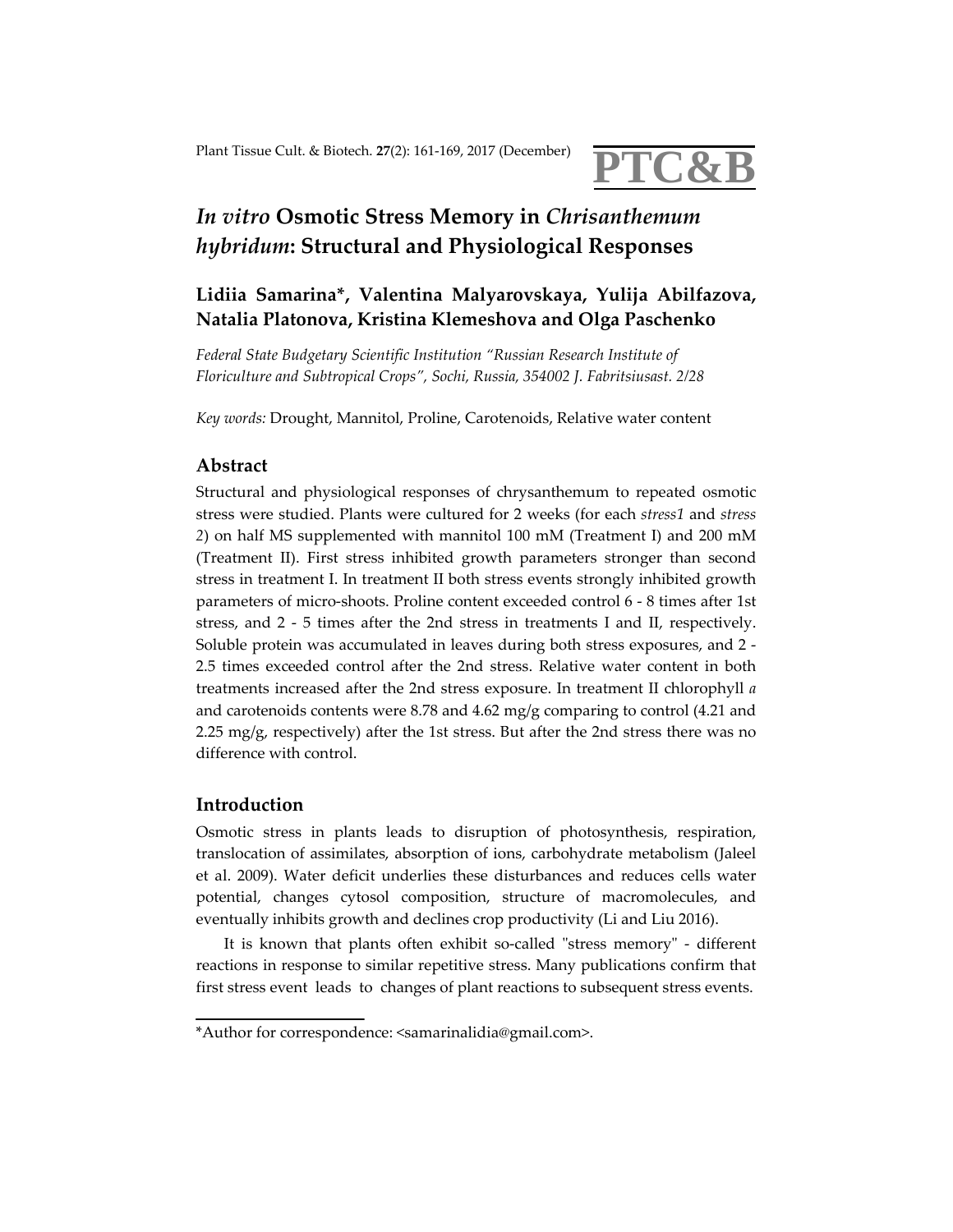So called priming can contribute to more quickly and effectively plant response to future stresses (Walter et al. 2011, Ramirez et al. 2015, Li and Liu 2016). Four overlapping strategies were revealed in plant to improve its stress tolerance: (1) increased synthesis of protective, damage-repairing, and detoxifying functions; (2) coordinating photosynthesis and growth under repetitive stress; (3) re‐ adjusting osmotic and ionic equilibrium to maintain homeostasis; and (4) re‐ adjusting interactions between dehydration and other stress/hormone regulated pathways (Ding et al. 2013).

Despite numerous publications, there are many gaps in research of hardening mechanisms and stress memory, for example, which organs and to what extent are responsible for the presence of stress memory? What mechanisms underlie the transfer of memory signals from the gene to the ecosystem (Munne‐Bosch and Alegre 2013)? Moreover, despite the numerous examples of priming and presence of epigenetic memory in many plants such memory does not occur, and the reasons for this remain unclear (Crisp et al. 2016). The most researches in this field were conducted on the genetic level (Wu et al. 2016, Xu et al. 2013, Piwowarczyk et al. 2014, Kinoshita and Seki 2014). Only a few publications show physiological and structural changes in response to repeated osmotic stress (Radik and Pevalek‐Kozlina 2010, Fleta‐Soriano and Munné‐Bosch 2016, Leufen et al. 2016).

In this paper, we studied the physiological and structural changes occurring in chrysanthemum microshoots exposed to repeated osmotic stress. *Chrysanthemum* - one of the most important flower crops in the world, and the drought is the major factor limiting its global production. Recently, transcriptome sequencing in drought conditions was performed on chrysanthemum and candidate genes were identified (Xu et al. 2013, Wu et al. 2016). Even so, physiological reactions on repeated stress in this species were not shown. Importance of the classical approaches based on organ and organism levels, and not just "omics" technologies to study stress memory mechanisms was convincingly shown in recent studies (Walter et al. 2014, Fleta‐Soriano and Munné-Bosch 2016). Therefore, the aim of present study was to identify structural and physiological changes in chrysanthemum plants in response to repetitive osmotic stress induced *in vitro*. Analyzing the previous work, we have put forward the hypothesis that stress memory effect in chrysanthemum will be decreasing in physiological and biochemical reactions after 2nd stress comparing to 1st stress.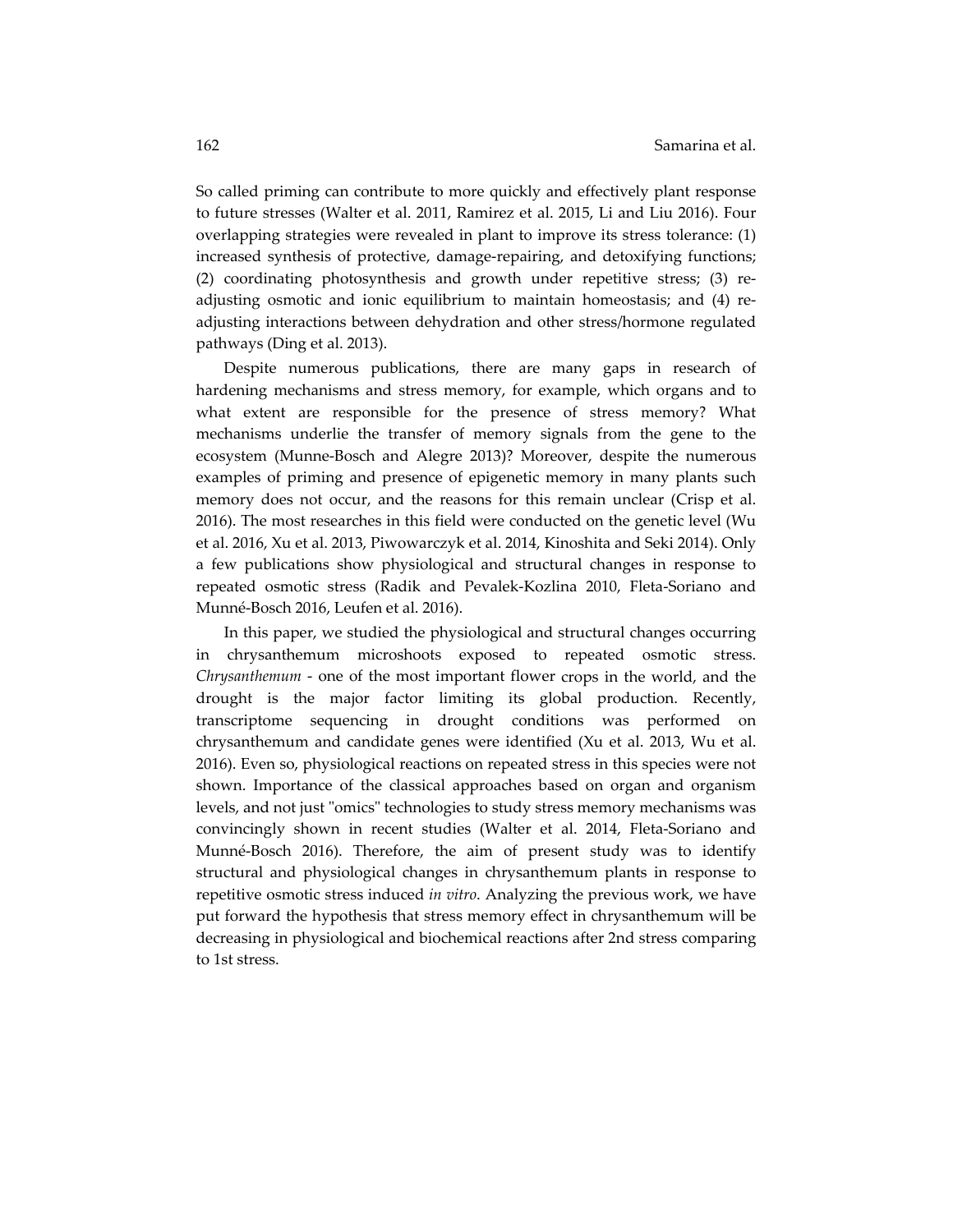#### **Materials and Methods**

*Chrisanthemum hybridum* cv. Vesuvius was obtained from *in vitro* collection of our Research Institute. Shoots of this cultivar were multiplied according to previously published protocol (Kolomiets and Malyarovskaya 2013).

Half MS supplemented with 0.5 mg/lNAA, 20 g/l sucrose, 2.5 g/l Phytagel + 100 μM mannitol (Treatment I) or 200 μM mannitol (Treatment II) was used. Control - medium without mannitol. pH was adjusted to 5.9, then 20 ml of the medium were poured into culture vessels of 150 ml and covered with a polypropylene film. Medium was autoclaved for 25 min at 101 Pa and temperature of 110°C. Elongated shoots were cut into 15 mm length and placed into test medium by 4 shoots per vessel. Explants were cultured in growth chamber at 16 hrs photoperiod, light intensity of 3000 lux and a temperature of 16 ‐ 18ºС.

Two series of observations were conducted: after the first two weeks of stress exposure (*stress1*) and after the second two weeks of stress exposure (*stress2*). In between all the plants were recovered for 2 weeks in a medium without mannitol. In our experiments control was used in each stress periods, and the differences with controls were evaluated separately in first and second stress.

Height gain (the difference between the final and initial shoot length), roots number and length were measured.

Fresh leaves were weighed (fresh weight), then dried in oven at 105ºC for half an hour (dry weight). Relative water content (%) was calculated using as follows:

$$
RWC = \frac{(fresh weight - dry weight \times 100)}{Fresh weight}
$$

Proline content in leaves (mg/g fresh leaf weight) was evaluated by simplified ninhydrin method (Shihaleeva et al. 2014). Briefly: 200 mg of leaf tissue was dipped in hot distilled water and heated on a water bath for 15 minutes at 100ºC. 2 ml of this leaf extract were mixed with 2 ml of glacial acetic acid and 2 ml of acidic ninhydrin reagent then heated in a water bath for 20 minutes. After cooling of the mixture absorbance at 520 nm was measured on spectrophotometer PA‐5400vi (Russia) and recalculated using standard formula.

Water soluble protein content was determined by precipitation of filtrate obtained from a suspension of 500 mg grinded leaf tissue mixed with hot distilled water. 4 ml of the precipitant (10 % ferrocyanide solution 2 ml and 15 % zinc sulfate solution 2 ml) was added to 50 ml of the filtrate to precipitate soluble proteins. After precipitation proteins was dried in an oven at 105 °C followed by weighing the dry residue. Results were recalculated per one gram of leaf fresh weight.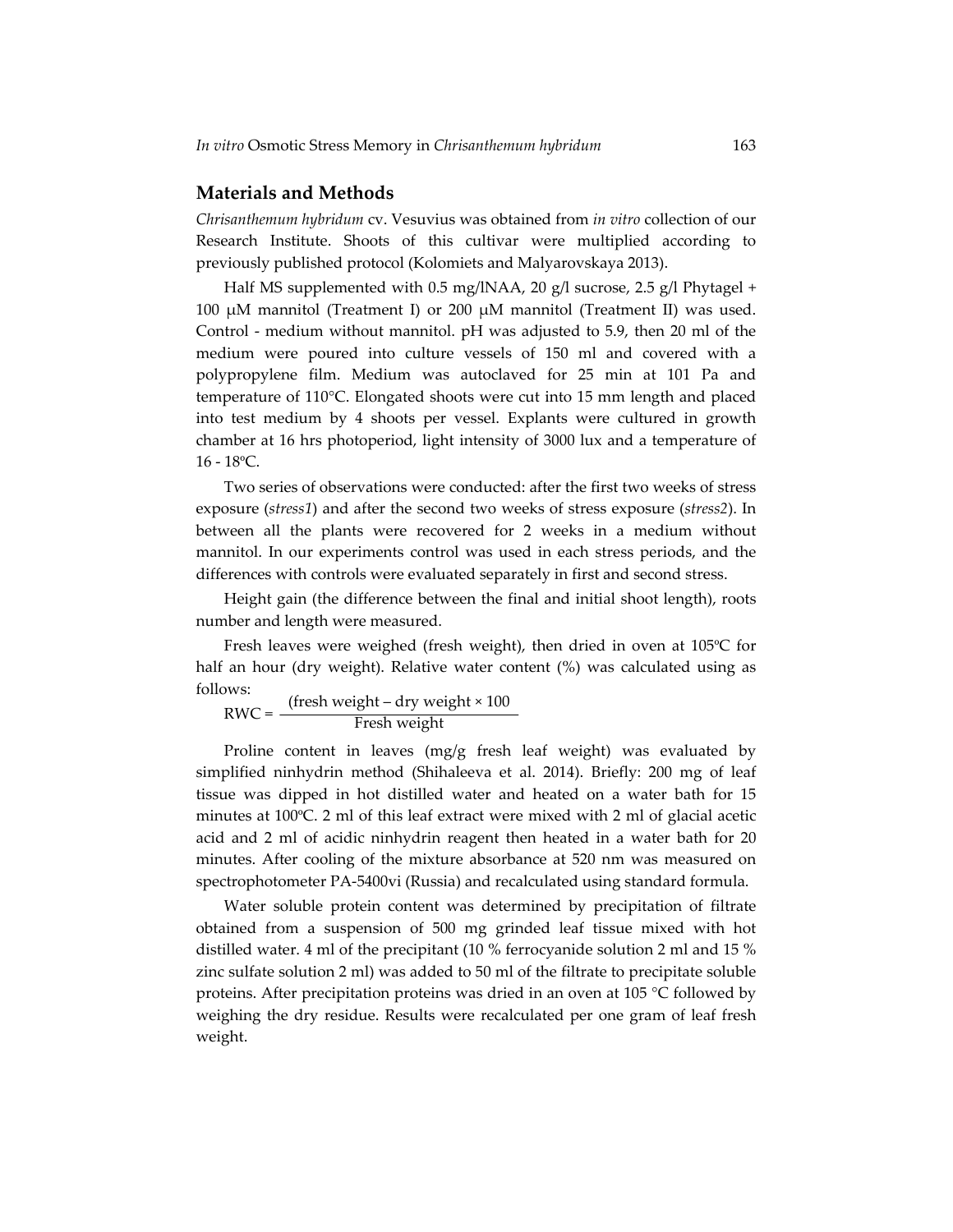Chlorophyll and carotenoids content (mg/g fresh leaf weight) was evaluated using 85 mg of leaf sample. Pigments were extracted using acetone, and filled up volume to 50 ml. The absorbance of extracts was measured at 662 and 644 nm (for chlorophyll *a*, *b,* respectively) and 440.5 nm (for carotenoids) using spectrophotometer PA‐5400vi (Russia). The concentration of chlorophyll *a*, *b* and total carotenoids was calculated as published by Shlyk AA (1971).

Fluorescence of chlorophyll of photosynthetic activity and vitality index were analyzed using a portable fluorometer LPT‐3C. Coefficient of photosynthetic activity  $Kf$  n - reflects the effectiveness of light utilization during photosynthesis and vitality index  $F_m / F_T$  ( $F_m$  - maximum of fluorescence and  $F_T$  stationary level of fluorescence) were measured.

Data were analyzed by one‐way analysis of variance (ANOVA), and differences between treatments and corresponding controls were considered as statistically significant at  $p < 0.05$ . The results were calculated as the mean value of at least 9 replicates (or 3 replicates for physiological analyses) ± standard deviation.

#### **Results and Discussion**

*In vitro* induced osmotic stress by addition of 100 and 200 mM mannitol neither led to death of chrysanthemum shoots nor drop of leaf and change of color, so all experimental plants looked healthy. However, differences in growth parameters occurred between the treatments. Two times decrease of height gain was observed in treatment I after the 1st stress. However, after the 2nd stress the difference with control was not significant (Fig. 1A). In treatment II differences between 1st and 2nd stresses were not significant, and in both periods height gain decreased to 0.2 ‐ 0.5 cm comparing to control 1.5 ‐ 2.5 cm.

In treatment I the root length was 4 times less after the 1st stress and 2 times less after the 2nd stress in comparison with the control. In treatment II after the 2nd stress roots did not develop at all. Rooting was strongly inhibited in treatment II. The average root number per explant was 4 ‐ 5 (control) and 0 ‐ 3 (treatments I, II) after the 1st stress (data are not presented). Results showed that our plants responded to repeated stress depending on mannitol concentration. These data were consistent with the findings of other workers who showed that stress reactions depended on the strength and duration of the stress exposure (Fleta‐Soriano and Munné‐Bosch 2016). Also, Walter et al. (2011) showed that severe drought not only resulted in a decrease in biomass of grasses, but inhibited photosynthesis during repeated stress.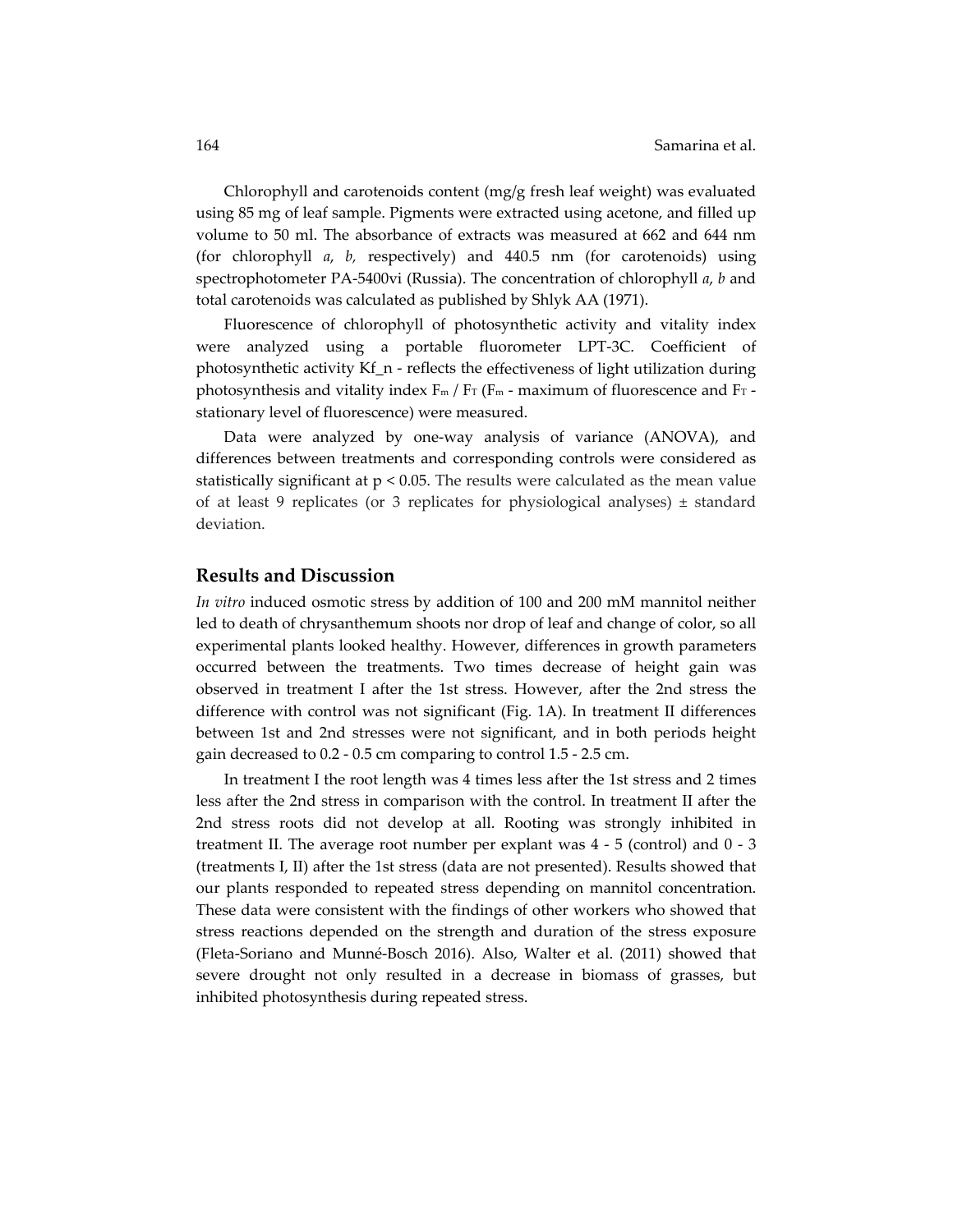The relative water content decreased significantly after the 1st stress. It was of 89% in treatment I and in 86% treatment II compared to control (93%). But 2nd stress resulted raising the relative water content in chrysanthemum leaves in both treatments (Fig. 1B). This was consistent with the results of other researchers, who reported on stabilization of water metabolism in plants after repeated drought (Fleta‐Soriano and Munné‐Bosch 2016, Walter et al. 2014). This can be achieved by reducing either transpiration, or the plant size, as well as reducing its photosynthetic activity and changes of pigments content, which was confirmed by our experiments.



Fig. 1. Effect of 1st and 2nd osmotic stresses on: A. Growth parameters. B. Relative water content. C. Proline content, D. Soluble protein content. E. Chlorophyll *a* and carotenoids content in leaves of *Chrysanthemum hybridum in vitro*.

Proline not only acts as a stress indicator, but also among other osmolytes significantly contributes osmotic regulation (Molinari et al. 2007). After the 1st stress proline content in leaves was 3.42 and 4.65 mg/g in treatments I and II,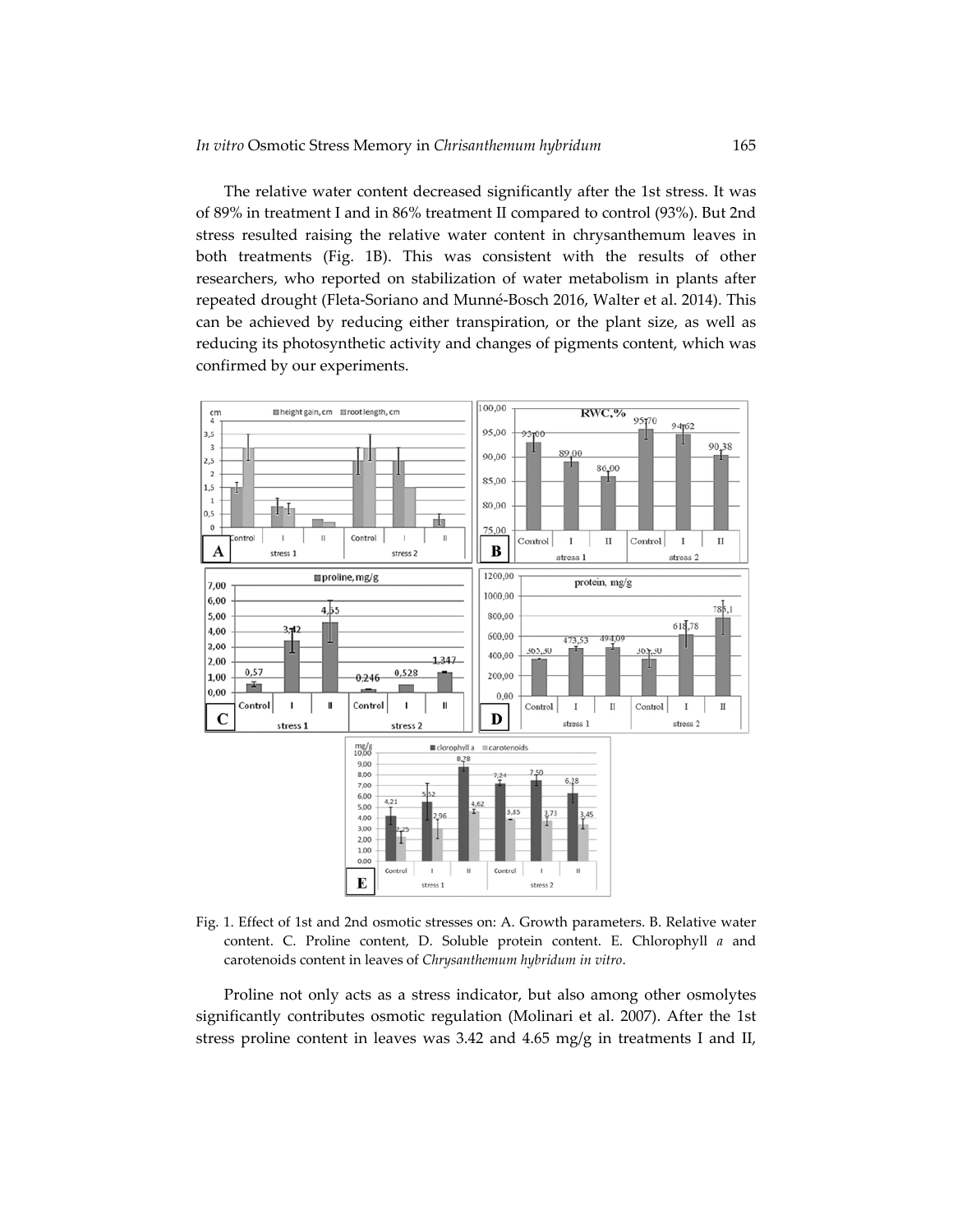respectively that is 6 ‐ 8 times higher than in control (Fig. 1C). However, after the 2nd stress proline content was dramatically reduced in both treatments and became 0.53 and 1.35 mg/g in I and II treatments, respectively compared to control 0.25 mg/g. Nevertheless even after the 2nd stress it was 2 ‐ 5 times higher than control. Our data were consistent with other findings in sugar beet which showed less changes of proline after 2nd stress than after the 1st (Leufen et al. 2016). This was explained by the improvement of osmotic adjustment, because second osmotic stress increased water use efficiency by plant.

In plants soluble proteins are also involved in osmotic adjustment. For example, the total protein content in wheat was a representative indicator of adaptation to drought (Li and Liu 2016). The total soluble protein content was increased during the 1st stress in both treatments I and II and it was  $473 - 494$ mg/g compared to control 365 mg/g, differences significant (Fig. 1D). Second stress exposure increased protein content till 619‐785 mg/g (in I and II treatments) that was 2 ‐ 2.5 times exceeded control. Differences between the treatments I and II were insignificant in both stress exposures. Other studies also indicated that protein content and ratio of structural and soluble proteins were changed during osmotic stress (Suseela et al. 2015).

Evaluation of pigments content was shown as an informative criterion to study plants physiological activity under osmotic stress. In present study, concentration of chlorophyll *b* did not differ significantly between treatments I and II as well as between 1st and 2nd stress exposures and it was of 1.65‐2.88 mg/g in fresh leaf weight (data are not presented). Chlorophyll *a* was 8.78 mg/g significantly higher than control  $(4.21 \text{ mg/g})$  in treatment II after the 1st stress (Fig. 1C). But after the 2nd stress there were no significant differences observed, moreover all the differences between treatments I and II were insignificant after the 2nd stress. A similar trend was observed on carotenoids: in treatment II it was 4.62 mg/g, it is two times higher than after the 1st stress. After the 2nd stress the difference became non significant.

Increased chlorophyll and carotenoids in 1st stress was due to adaptation, but 2nd stress did not decrease photosynthetic activity and accumulation of carotenoids in the leaves, which may indicate the presence of memory at this physiological level. Increase in photosynthetic activity and stabilization of electron transfer during photosynthesis was reported as one of the basic mechanisms of drought tolerance in apple (Zhou et al. 2015). Other researchers also reported that chlorophyll *a* was higher in single‐stressed plants in the end of the experiment (stresses lasted 6 days and 6 days of recovery in between) (Fleta‐ Soriano and Munné‐Bosch 2016).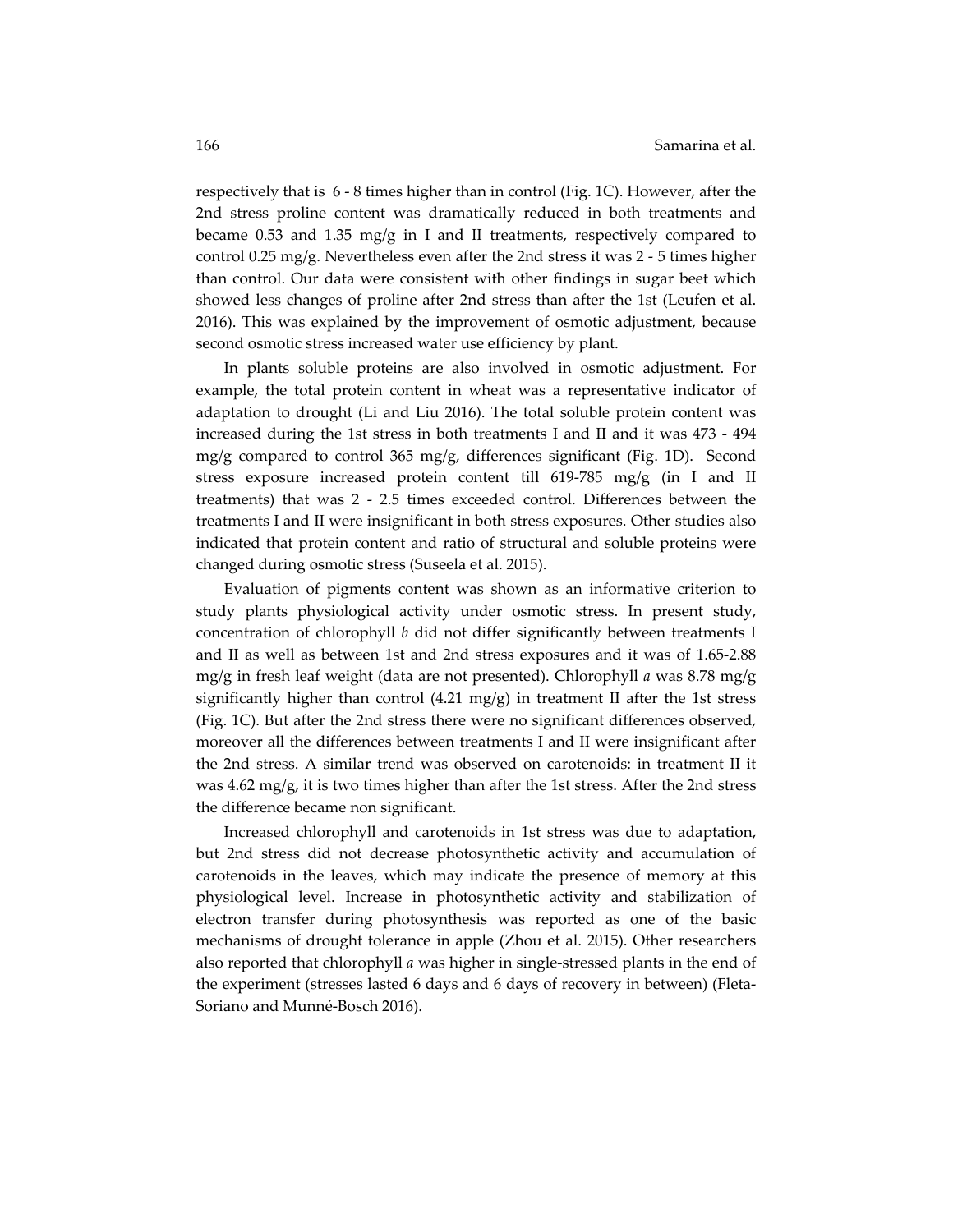The intensity of the red fluorescence, and its changes under the stress exposure was suggested as a quick indicator of photochemical deviations. Simple fluorescence ratio (SFR), the index obtained from dark red and red fluorescence spectrum strongly correlates with the chlorophyll content (Leufen et al. 2013, Ben Ghozlen et al. 2010). However, we found no differences in the coefficients of photosynthetic activity and plant vitality index in all treatments. The vitality index  $F_m/F_T$  of micro shoots was 1.5 - 1.7, and photosynthetic activity coefficient Kf  $n$  was 0.39  $-$  0.42 in all studied variants (data are not shown). Some authors also showed that in *Silenedioica* photosynthetic parameters (the chlorophyll and photosynthetic activity ratio) did not differ after a single and repeated stress (Fleta‐Soriano and Munné‐Bosch 2016). Other workers revealed that maximum quantum efficiency (Fv/Fm) and maximum fluorescence (Fm) were reduced in plants that were exposed to recurrent drought. Their findings indicated improved photo protection in double‐stressed plants (Walter et al. 2014). We suppose that fluorescent analysis is sensitive to time of its implementation during the stress exposure. In our work, we measured these indicators in the end of stress period. Other colleagues proved high efficiency of this analysis measuring fluorescence level every 2 days during the two-week stress (Leufen et al. 2016). Maybe this is the reason why we have not revealed differences between treatments in chlorophyll fluorescence.

#### **Conclusion**

The results of our studies have shown that repeated osmotic stress resulted to changes in the morphological, physiological and biochemical parameters in chrysanthemum micro shoots. However, the average stress and severe stress showed different responses to the 1st and 2nd stress evens. Our data on the relative water, proline, soluble protein and pigments contents in leaves showed its changes after repeated stress, which indicated the presence of stress memory in Chrysanthemum. Proline, pigments and relative water content became closer to control values, but soluble proteins content, in contrast, increased after the 2nd stress. In addition, analysis of growth parameters showed that stress memory also depended on the strength of osmotic pressure: the weak stress provided adaptive responses to repeated stress. On the other hand, strong stress seems to accumulate negative effect during the 1st and 2nd periods. To summarize the results we can conclude that overlapping strategies employed by chrysanthemum to improve its osmotic stress reactions were: changes in synthesis of proline and soluble proteins, coordinating photosynthesis and growth under repetitive stress and stabilization of water regime in microshoots.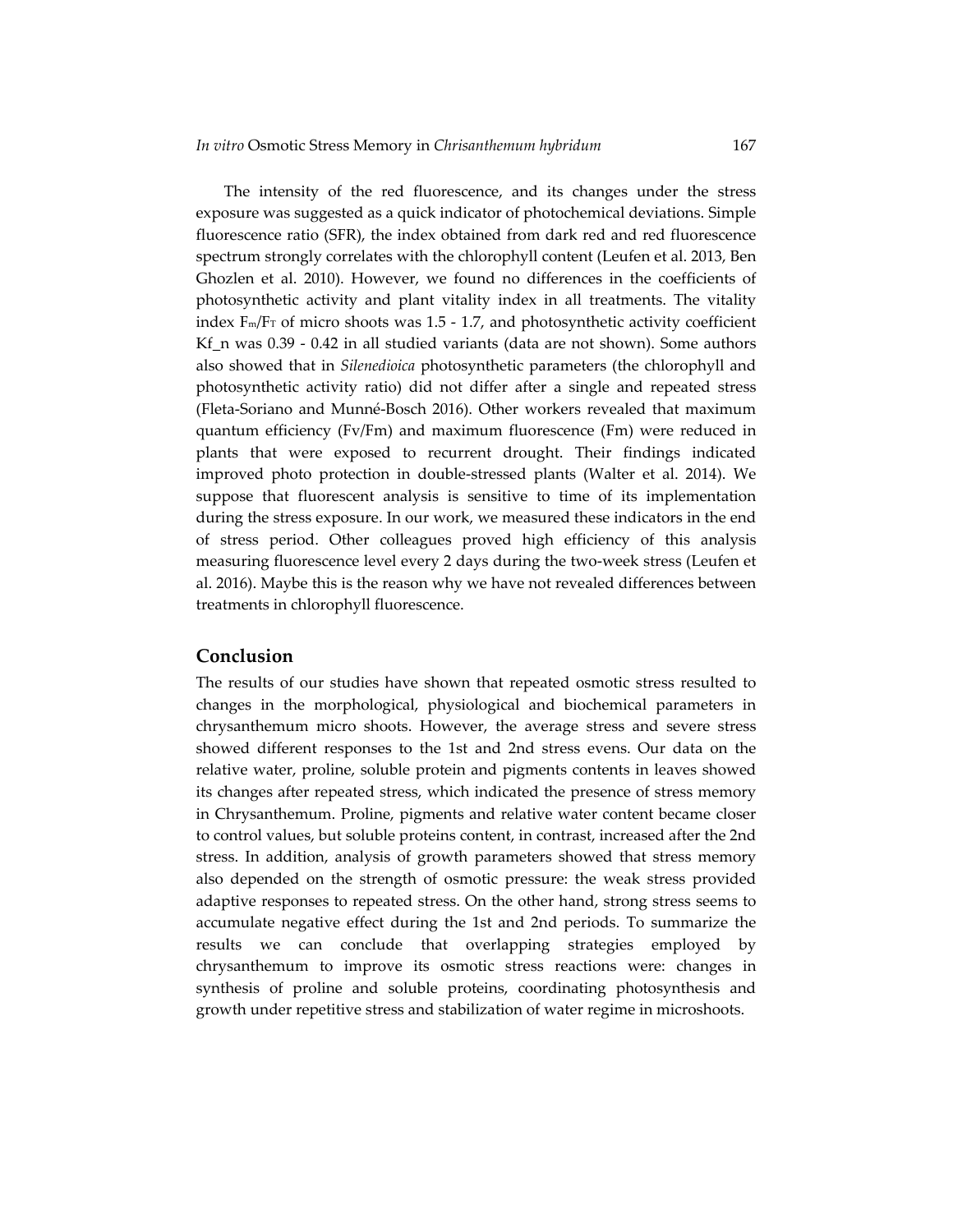#### **References**

- **Ben Ghozlen N**, **Cerovic ZG**, **Germain C**, **Toutain S** and **Latouche G** (2010) Non‐ destructive optical monitoring of grape maturation by proximal sensing. Sensors **10**: 10040‐10068.
- **Ding Y**, **Liu N**, **Virlouvet L**, **Riethoven JJ**, **Fromm M** and **Avramova Z** (2013) Four distinct types of dehydration stress memory genes in *Arabidopsis thaliana*. BMC Plant Biology **13**: 229‐240.
- **Crisp PA**, **Ganguly D**, **Steven RE**, **Borevitz JO** and **Pogson BJ** (2016) Reconsidering plant memory: Intersections between stress recovery, RNA turnover, and epigenetics. Sci. Adv. **2**: e1501340.
- **Kinoshita T** and **Seki M** (2014) Epigenetic Memory for Stress Response and Adaptation in Plants.Plant Cell Physiol. **55**(11): 1859‐1863.
- **Kolomies ТМ** and **Malyarovskaya VI** (2013) Development of biotechnological techniques to produce *Chrysanthemum* planting material of a high quality.Subtrop. and Ornamental Hortic. **48**: 115‐122.
- **Fleta‐Soriano E** and **Munné‐Bosch S** (2016) Stress Memory and the Inevitable Effects of Drought: A Physiological Perspective. Front. Plant Sci. **7**: 143. doi: 10.3389/fpls. 2016.00143
- **Jaleel CA**, **Manivannan P**, **Wahid A**, **Farooq M**, **Somasundaram R** and **Panneerselvam R** (2009) Drought stress in plants: A review on morphological characteristics and pigments composition. International Journal of Agriculture and Biology **11**: 100‐105.
- **Leufen G**, **Noga G** and **Hunsche M** (2016) Drought stress memory in sugar beet: mismatch between biochemical and physiological parameters. J. Plant Growth Regul. DOI 10.1007/s00344‐016‐9571‐8
- **Leufen G**, **Noga G** and **Hunsche M** (2013) Physiological response of sugar beet (*Beta vulgaris*) genotypes to a temporary water deficit, as evaluated with a multiparameter fluorescence sensor. Acta Physiol. Plant. **35**: 1763‐1774
- **Li X** and **Liu F** (2016) Drought stress memory and drought stress tolerance in plants: Biochemical and molecular basis. *In:* Drought Stress Tolerance in Plants M.A. Hossain *et al.* (eds.) **1.** DOI 10.1007/978‐3‐319‐28899‐4\_2.
- **Li X**, **Cai J**, **Liu F**, **Dai T**, **Cao W** and **Jiang D** (2014) Cold priming drives the sub‐cellular antioxidant systems to protect photosynthetic electron transport against subsequent low temperature stress in winterwheat. Plant Physiol. Biochem. **82**: 34‐43.
- **Molinari HBC**, **Marur CJ**, **Daros E**, **de Campos MKF**, **de Carvalho JFRP** and **Filho JCB** (2007) Evaluation of the stress‐inducible production of proline in transgenic sugarcane (*Saccharum* spp.): Osmotic adjustment, chlorophyll fluorescence and oxidative stress. Physiol. Plant **130**: 218‐229.
- **Munne‐Bosch S** and **Alegre L** (2013) Cross‐stress tolerance and stress "memory" in plants: An integrated view. Environ. Exp. Bot. **94**: 1‐2.
- **Piwowarczyk B**, **Kamińska I** and **Rybiński W** (2014) Influence of PEG generated osmotic stress on shoot regeneration and some biochemical parameters in *Lathyrus* culture. Czech J. Genet. Plant Breed. **50**(2): 77‐83.